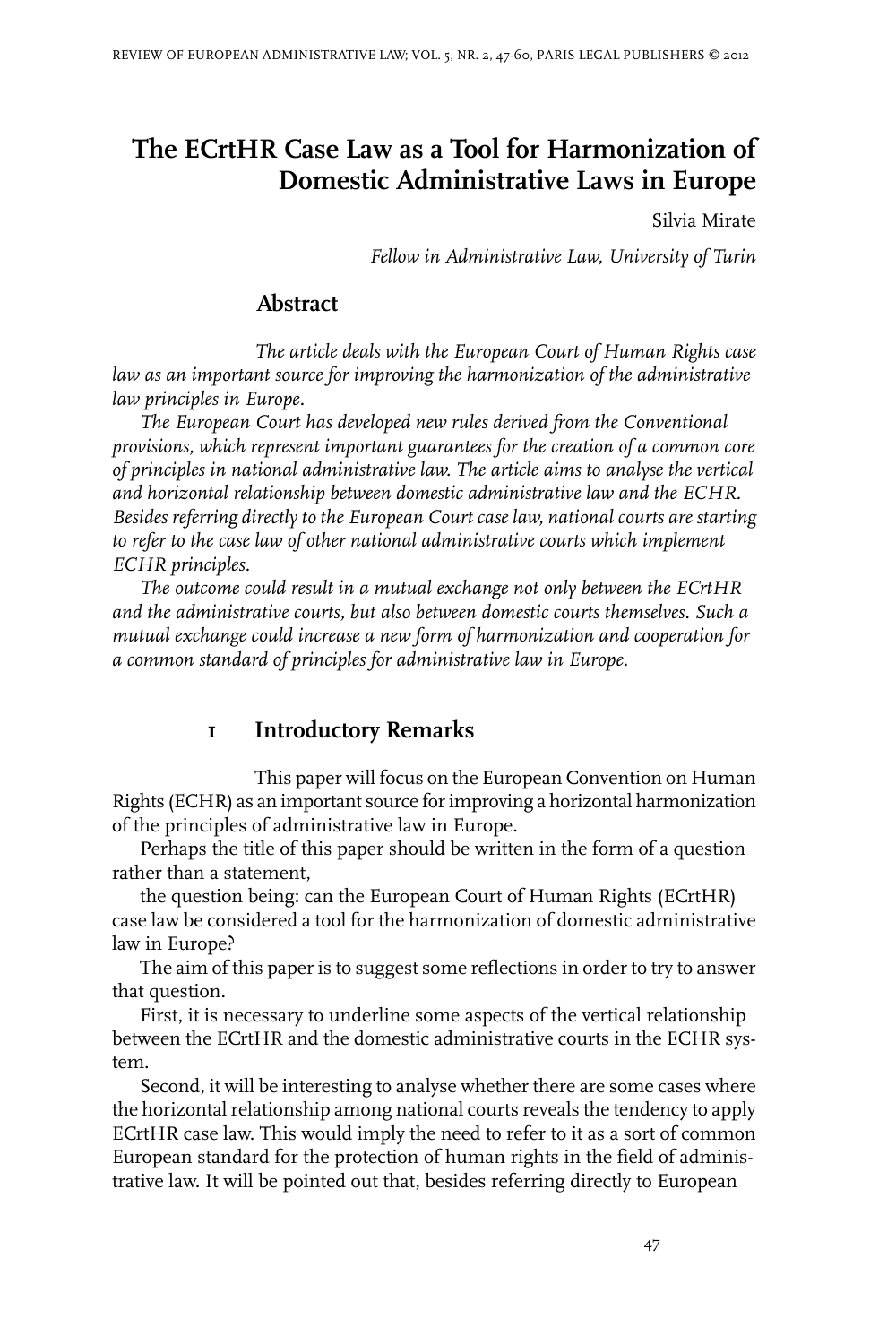Court case law, national courts (such as the French Council of State) are starting to refer to case law of other national administrative courts which implement the principles developed in Strasbourg.

The issue also involves the problem of the future accession of the European Union (EU) to the ECHR. This is strictly linked with the need of focusing on the role played by the European Union and the Member States in the implementation of the Convention rights.

Thus, it must be underlined that the implementation of Convention rights in the EU reveals the existence of a sort of 'trialogue' among the Convention institutions (i.e. the Council of Europe, the Ministers Committee and the Court of Strasbourg), the EU institutions (i.e. the European Council, the Commission and the Court of Justice) and the Member States (i.e. the Parliaments, the governments and the domestic courts).<sup>1</sup> In such a 'trialogue', each subject develops relationships with others, while at the same time keeping its own autonomy and individuality. The outcome could result in a mutual exchange not only between the ECrtHR and the national administrative courts, but also between domestic courts themselves. Analysing such a new form of mutual exchange, the paper could be considered as an incentive for further research about the increasing horizontal harmonization and cooperation for a common standard of principles for administrative law in Europe.

#### **2 Principles for Administrative Law in the ECrtHR Case Law**

As is well known, in its judgments the European Court applies the ECHR provisions, creating 'autonomous meanings' which allow for a modern approach to the traditional Convention rights. Fundamental rights and freedoms written in the Convention are consequently interpreted in accordance with the present reality of the relationship between individuals and public powers.<sup>2</sup> The outcome of the creative interpretation given by the Court is the development of new rules derived from the text of the Convention provisions. This is particularly relevant in the administrative law field, where originally the impact of the traditional ECHR provisions was not as wide and deep as in the civil or criminal law fields.

With reference to that expression in the European contest R. Toniatti, *The European Judicial Trialogue: Premises and Promises for the Protection of Fundamental Rights*, Paper at the Conference 1 'La adhesión de la Unión Europea al Convenio Europeo de Derechos Humanos' – Universitat Pompeu Fabra, Barcelona, 3-4 February 2011.

About the 'autonomous meanings' created by the Court F. Sudre, 'Le recours aux "notions autonomes"', in: F. Sudre (dir.), *L'interpretation de la Convention européenne des droits de l'homme*, Bruxelles, 1998, 93. 2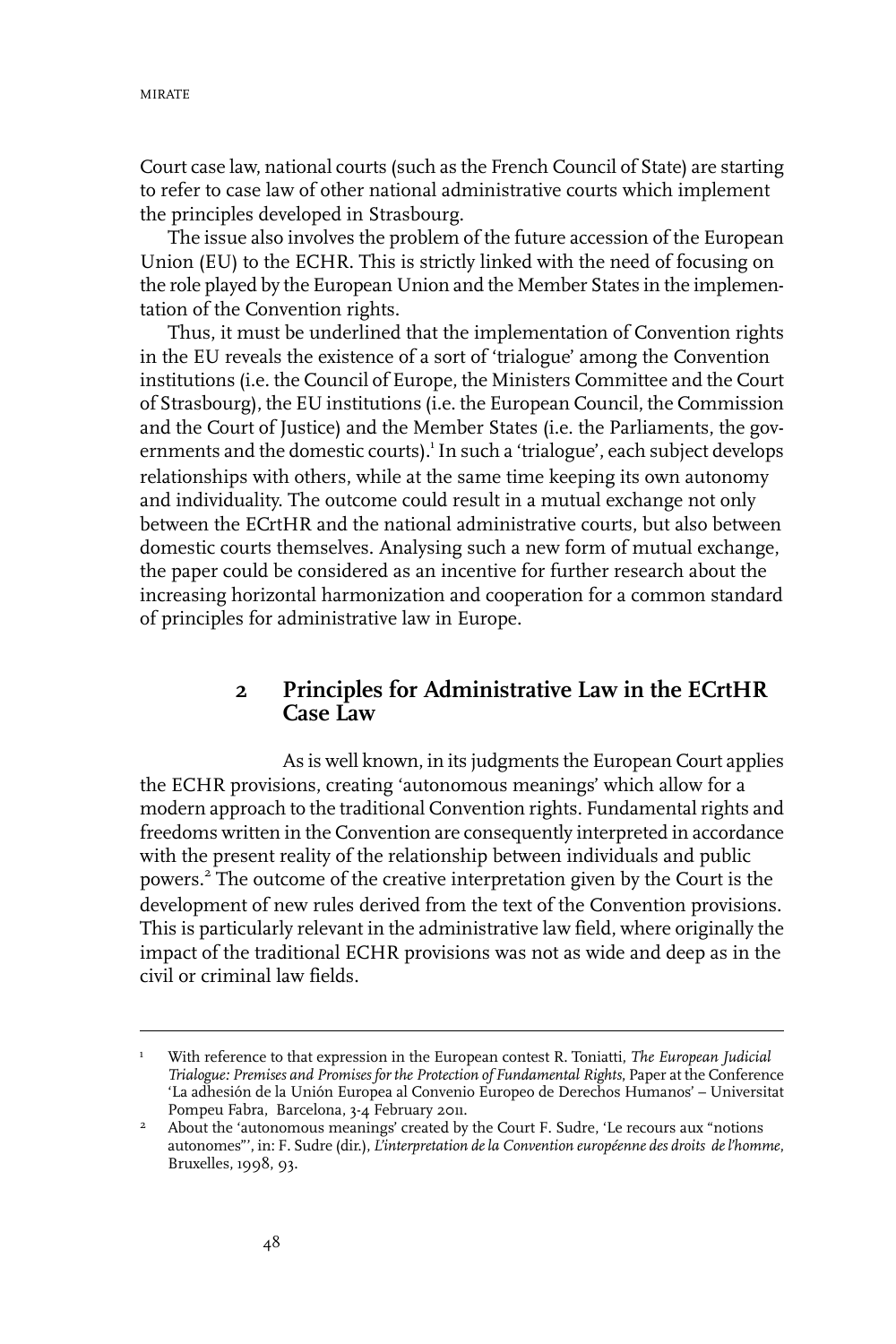An example of this is Article 6 ECHR (right to a fair trial). The provision, limited in the Convention text to the determination either of a 'civil rights and obligations' or of a 'criminal charge', is also interpreted by the Court as a right to a 'fair administrative proceeding', not only with reference to the jurisdictional administrative proceedings but also to the administrative proceedings, which are not 'judicial' under national law. 3 Therefore the principle of fair trial has been applied to several proceedings, which are administrative in domestic law, concerning, for instance, customs offences, disciplinary sanctions imposed to prisoners<sup>4</sup>, traffic offences<sup>5</sup> and fiscal penalties<sup>6</sup>. Moreover, the wide interpretation of the concept of 'criminal charge' in the perspective of the Convention led the Court to consider the administrative proceedings concerning sanctions imposed by Independent Administrative Authorities as also valid for the application of Article 6.<sup>7</sup>

The application of the principle of the fair trial in disciplinary and sanctionary proceedings before administrative authorities shows the need of the Court to provide important guarantees, for instance the impartiality and the independence

Interpreting the notion of 'civil rights and obligations', the Court held that the mere fact that the right or obligation at issue is governed by public law in national legislation does not exclude 3 the applicability of the first paragraph of Article 6. The leading case is the judgment of 16 July 1971, *Michael Ringeisen v. Autriche*, A, No. 13. See also the judgment of 28 June 1978, *König v. Germany*, A, No. 27 and judgment 23 October 1985, *Benthem v. Netherlands*, A, No. 97.It is through the concept of 'criminal charge' that the Court comes to apply the principle of Article 6 to administrative proceedings which are not of a judicial nature under national law.In the Judgment of 8 June 1976, *Engel v. Netherlands*, A, No. 22, concerning a disciplinary proceeding under military law, the Court underlined that the character of a procedure under domestic law cannot be decisive in the question of whether Article 6 is applicable.In particular the case dealt with the violation of Article 6 ECHR under the aspect of reasonable time.

See the judgment of 28 June 1984, *Campbell and Fell v. United Kingdom*, A, No. 80. See also the judgment of 9 October 2003, *Ezeh and Connors v. United Kingdom*, relating to a disciplinary sanction of two additional days of prison imposed to the two applicant prisoners. 4

See for example the leading judgment of 21 February 1984, *Oztürk v. Germany*, A, No. 73; and also the next judgments of 23 October1995, *Schmautzer v. Austria*; *Umlauft v. Austria; Grandinger* 5 *v. Austria*, A, No. 328; judgment of 23 September 1998, *Malige v. France*, in www.echr.coe.int and in *JCP-La Semaine juridique*, 1999, G,II, 10086, note F. Sudre, *Le retrait de points du permis de conduire au regard de l'Article 6, § 1, de la Convention EDH*.

In this field the European Court has adopted the position that those penalties which are not compensatory in nature, but are of a punitive character give the proceedings a criminal character 6 for the purpose of Article 6. See, for example, judgment of 7 October 1988, *Salabiaku*, A, No. 141-A; the mentioned judgment of 24 February 1994, *Bendenoun v. France*, and recently judgment of 11 gennaio 2000, *Meignen v. France*, in www.echr.coe.int.

In the judgment of 27 August 2002, *Didier v. France*, in www.echr.coe.int and in *Revue de droit public*, 2003, 3, note G. Gonzales, the Court has found that the *Conseil des marchés financiers* 7 has the nature of 'tribunal' falling under the scope of Article 6. The *Conseil* is a French administrative authority holding disciplinary powers, which has taken the place of *Conseil des bourses de valeurs* and of *Conseil des marché à terme* and now is transformed, by the Law of 1st August 2003, No. 706, in *Autorité des marché financiers*. When the Authority imposes administrative sanctions of a punitive nature it should be considered, according to the opinion of the Court, a tribunal which must guarantee fairness of treatment.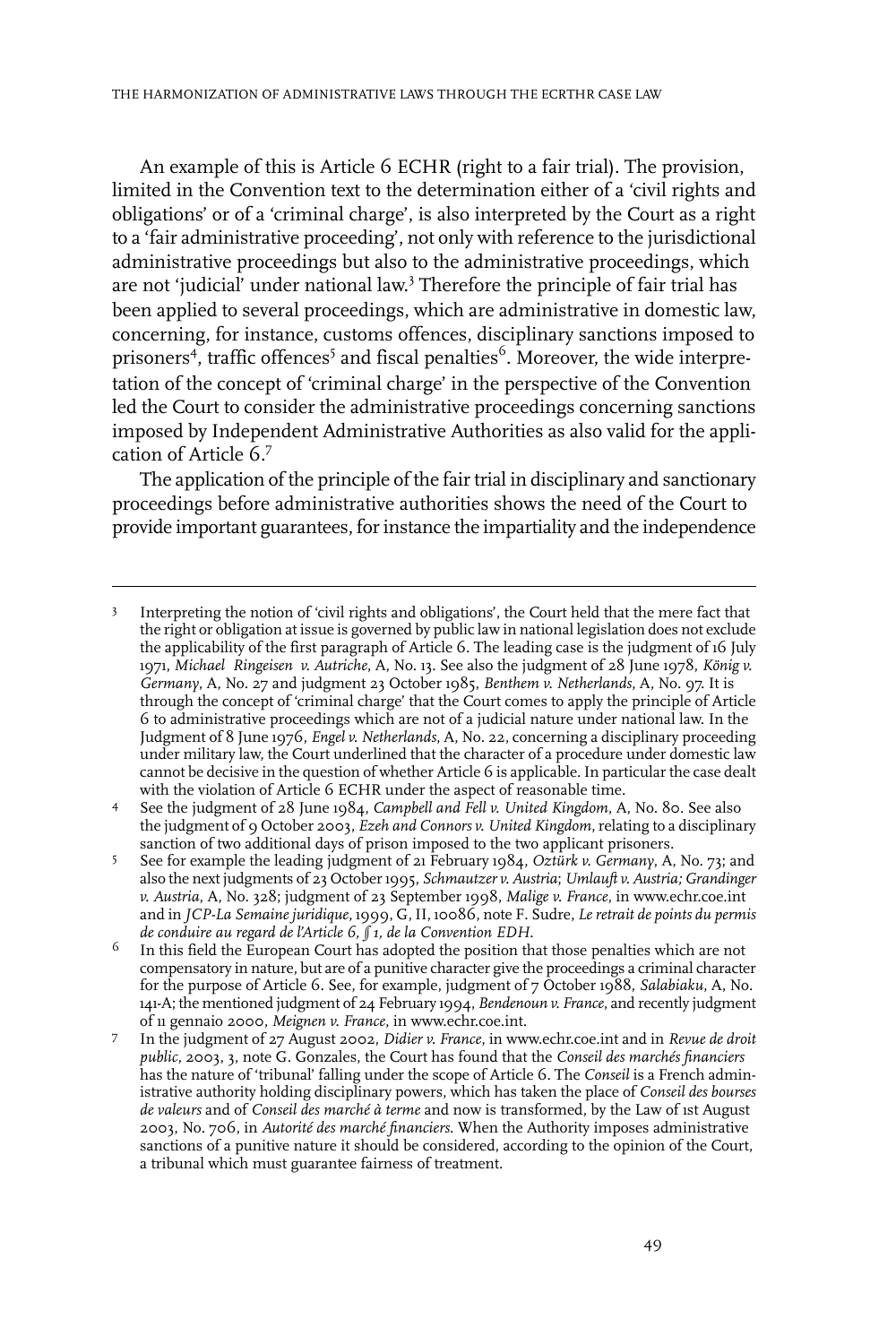of the Authority's decision<sup>8</sup> or the respect of equality of arms, the guarantee of a reasonable time and the right to a hearing.<sup>9</sup>

Important guarantees and fundamental principles of administrative law are enshrined by the Court, not only through the reference to a wide interpretation of the right to a fair trial in Article 6, but also by applying other Convention rights, which are relevant in the case concerned.

A reference to the principle of fairness, proportionality and good administration in the decision-making process can be found, for instance, in the case law concerning Article 1 Protocol No. 1 ECHR.On several occasions, the European Court held that an interference with the right to the peaceful enjoyment of possession – as laid down in the first sentence of the first paragraph of Article 1 of Protocol No. 1 – must be lawful andmust strike a fair balance between the demands of the general interest of the community and the requirements of the protection of the individual's fundamental rights.<sup>10</sup> In particular, there must be a reasonable relationship of proportionality between the means employed and the aim to be realised by any measure applied by the State, including measures depriving a person of their possessions, such as in the case of an expropriation proceeding. In several judgments (many of them concerning Italian law)<sup>11</sup> the Strasbourg Court considered the expropriation proceedings, which did not provide for the payment of an amount reasonably related to the market

See the judgment of 27 October 1987, *Pudas v. Sweden*, *A*, No. 125-A; and judgment of 22 October 1984, *Sramek v. Austria*, *A*, No. 84 8

See the judgment of 23 June 1981, *Le Compte, Van Leuven and De Meyere v. Belgium*, A, No. 43; Judgment of 29 May 1986, *Deumeland v. Germany*, *A*, No. 100. A more complete analysis about 9 this case law could be found in S. Mirate, 'Protection of ECHR rights in administrative proceedings', in: R. Caranta (Ed.), *Interest representation in administrative proceedings*, Napoli 2007, 235 ff.

See for instance ECrtHR, 21 February 1986, *James and others v. the United Kingdom*, A, No. 98, in particular§ 37, which refers to the previous judgment 23 September 1982, *Sporrong e Lönroth*  $10<sup>-10</sup>$ *v. Sweden*, A, No. 52; ECrtHR, 9 December 1994, *The Holy Monasteries v. Greece*, A, No. 301-A, in particular § 56; ECrtHR, 23 November 2000, *The former King of Greece and others v. Greece*, *Reports*, 2000-XII.

See about the value for the compensation in the Italian expropriation proceedings ECrtHR, Great Chamber, 29 March 2006, *Scordino v. Italy*, in www.echr.coe.int, in particular §§ 93-104; 11 and about the Italian practise of the 'constructive expropriation' or 'indirect expropriation', see in particular the judgment ECrtHR, 17 May 2005, *Scordino v. Italy* and the following judgment for the application of Article 41 ECHR, 6 March 2007, *Scordino v. Italy*; ECrtHR 12 January 2006, *Sciarrotta v. Italy*; ECrtHR 20 April 2006, *Sciscio v. Italy*; ECrtHR, 19 October 2006, *Gautieri v. Italy*; ECrtHR, 16 November 2006, *Ippoliti v. Italy*; ECrtHR 18 march 2008, *Velocci v. Italy*, all in www.echr.coe.int (all documents are in French only). In these judgments the European Court criticized the application of the Italian rule on constructive expropriations that resulted in arbitrary outcomes depriving litigants of effective protection of their rights. The occupation of private land in order to carry out building work, which took place without an expropriation order and without compensation, infringed Article 1 of the Protocol No. 1 ECHR.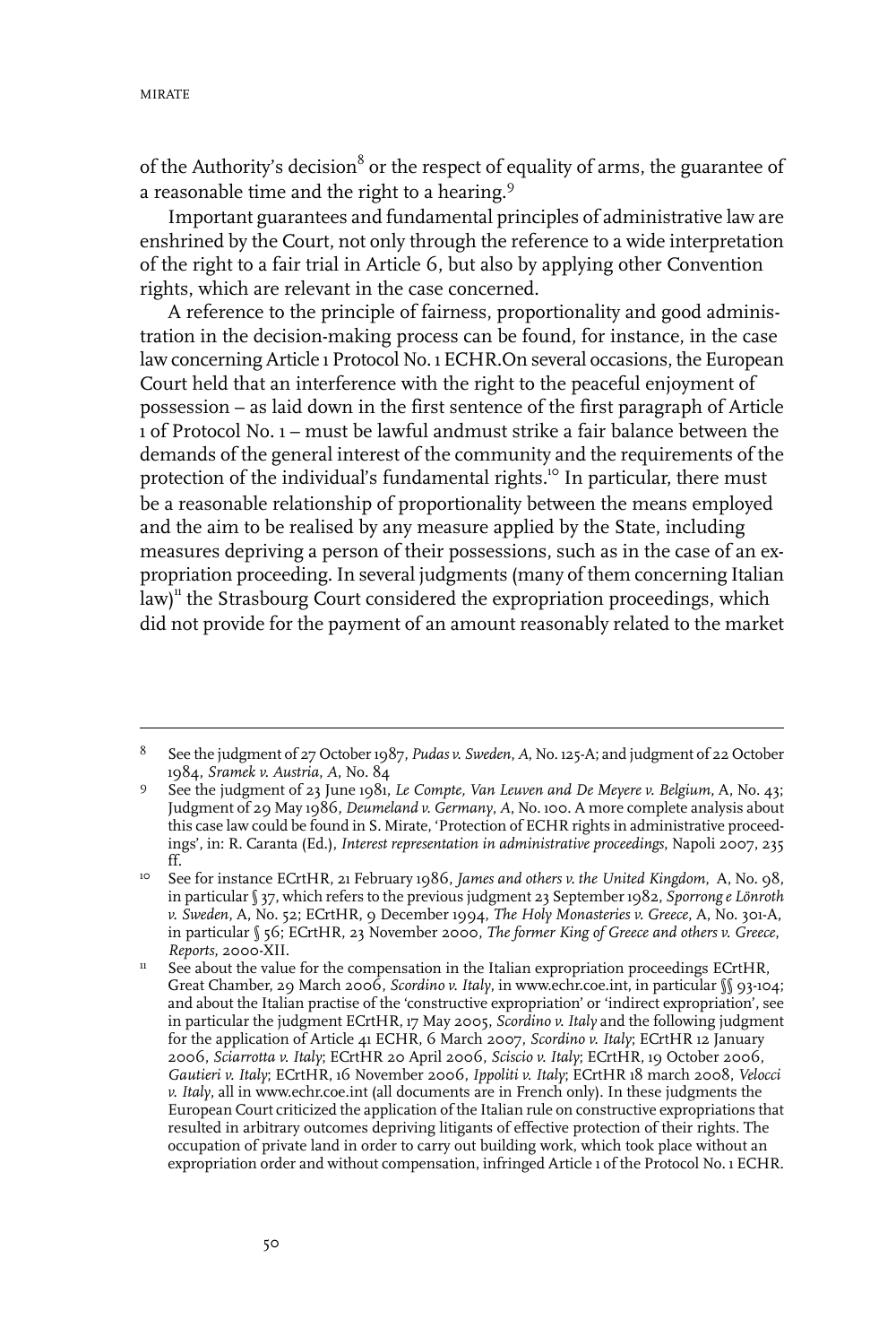value of the private property, as a disproportionate interferencewith the Convention right safeguarded by Article 1 of Protocol No. 1 ECHR.<sup>12</sup>

The Strasbourg Court often stresses that the Convention aims to guarantee rights which are not abstract or theoretical but rights which are practical and effective.<sup>13</sup>Providing measures of legal protection against arbitrary interference by public authorities is essential for the protection of ECHR rights. Whilst ECHR provisions contain no explicit procedural requirements, it is important for the effective enjoyment of the rights guaranteed by these provisions that the decision-making process is fair and such as to afford due respect to the interests safeguarded by it.

It is, in particular, with respect to Article 8 ECHR (right to respect for private and family life) that the European Court has undertaken the task to scrutinise the decision-making process to ensure that due weight has been accorded to the Convention rights in the administrative proceedings. In several judgments concerning the field of health protection particularly, the Strasbourg Court has pointed out the need to determine whether, having regard to the peculiar circumstances of the case and notably the nature of the decisions to be taken, an individual has been involved in the decision-making process seen as a whole, to a degree sufficient to provide him or her with the requisite protection of their interests.<sup>14</sup> Actually Article 8 ECHR does not contain any reference to procedural guarantees to ensure the right to respect for private and family life, home and correspondence.

The second paragraph provides a fair balance between the fundamental right and the possible interference by a public authority with the exercise of this right, whether in accordance with the law, and if it is necessary, 'in a democratic society in the interests of national security, public safety or the economic well-being of the country, for the prevention of disorder or crime, for the protection of health or morals, or for the protection of the rights and freedoms of others' (Art. 8 ECHR, Subsection. 2). But there is no reference to

<sup>&</sup>lt;sup>12</sup> The rule according to which only full compensation can be regarded as reasonably related to the value of the property, is not without exceptions in Strasbourg case law.In some cases the Court found that legitimate objectives in the 'public interest', such as those pursued in measures of economic reform or measures designed to achieve greater social justice, could call for less than reimbursement of the full market value. See for example the judgment 23 November 2000, *The former King of Greece and others v. Greece*, already quoted, with reference to the change of the country's constitutional system from monarchy to republic; the judgment *Kopecky v. Slovakia*, 28 September 2004, § 35, in *Reports*, 2004-IX, referring to a context of a change of political and economic regime; or the judgment *James and others v. the United Kingdom*, already mentioned, in the context of a leasehold-reform legislation.

See for all the judgment of 9 October 1979, *Airey v. Ireland*, *A*, No. 32, § 24. <sup>13</sup>

Judgment of 20 March 2007, *Tysiac v. Poland*, in www.echr.coe.int. See, in the same sense, the next judgments 1st December 2008, *X v. Croatia*; 7 April 2009, *Brânduse v. Romania*, both 14 in www.echr.coe.int. See also the judgment of 8 July 2003, *Hatton and others v. United Kingdom*, in www.echr.coe.int, § 99 ff.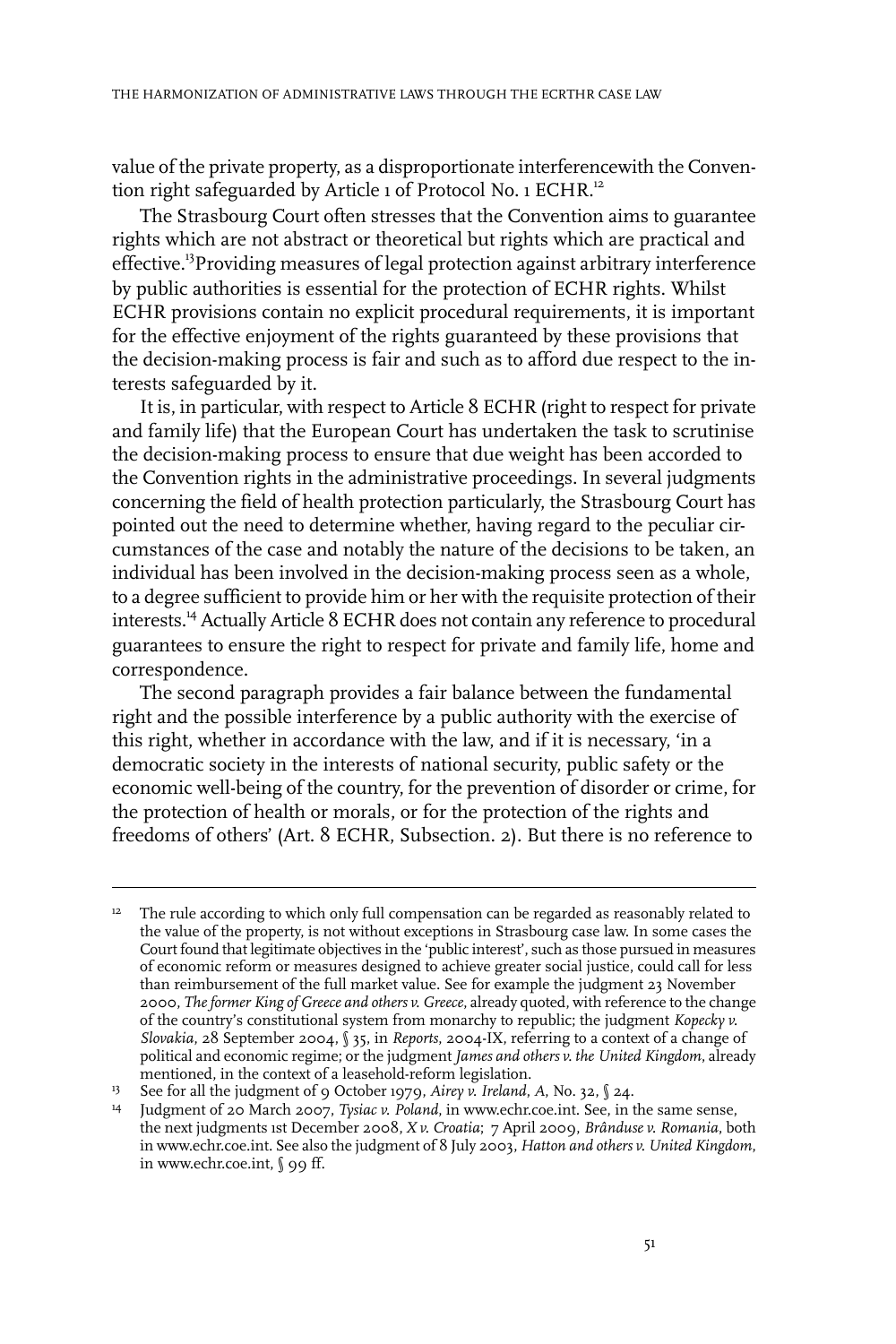the participatory rights of individuals, such as the right to be heard in proceedings concerning their private and family life.

It is the Court in its judgments which arises from a general principle of a democratic society, such as the rule of law, the right to participate in the decisionmaking process concerning interests safeguarded by Article 8 ECHR. Thus the aim to guarantee participatory rights in the administrative proceedings is achieved by the Strasbourg Court without referring to only one 'procedural' provision in the European Convention (i.e. Article 6 ECHR). The aim is also achieved through an interpretative creation of the contents of Article 8, which includes an instrumental right to a fair proceeding as a relevant part of the substantive right to the respect for private and family life. Therefore the Convention rights, which have a substantive nature, receive protection in European case law through procedural guarantees, which are not formally provided in the text of the European Convention on Human Rights.

## **3 The Vertical Relationship between the ECrtHR and Domestic Administrative Courts**

The European Court develops new rules derived from Conventional provisions, which represent important guarantees for the creation of a common core of administrative law principles. The outcome is given by Strasbourg through a wide application of the principle of the rule of law. The Court underlines that this fundamental principle of the democratic society is inherent in all the ECHR Articles<sup>15</sup> and in compliance with it, domestic laws must provide measures of legal protection of the Convention rights against arbitrary interference by public authorities.<sup>16</sup>

A pivotal role in such a creation of a common core of administrative laws principles is played by the relationship between the ECHR and the national legal systems, and in particular the 'dialogue' between the ECrtHR and domestic administrative courts.<sup>17</sup>

Nevertheless, it must be said that the impact of the European Convention and of its case law in providing a common system of administrative law principles is not uniform in the different Member States. It depends on the legal authority of the Convention and the European Court's decisions in national

<sup>&</sup>lt;sup>15</sup> See the judgment of 25 March 1999, *Iatridis v. Greece*, in www.echr.coe.int, § 58; the judgment of 24 November 2005, *Capital Bank AD v. Bulgaria*, in www.echr.coe.int, § 133.

See in particular the judgment of 2 August 1984, *Malone v. United Kingdom*, *A,* No. 82, § 67. 16

<sup>&</sup>lt;sup>17</sup> French scholars often refer to the expression 'Dialogue des juges' to describe the growing attention paid by the Conseil d'Etat in relation to the European and Community case law. On this regard see in particular F. Sudre (dir.), 'Le dialogue des juges', *Cahiers de l'Institut de Droit Européen des Droits de l'homme*, n° 11, Faculté de droit de Montpellier 2007.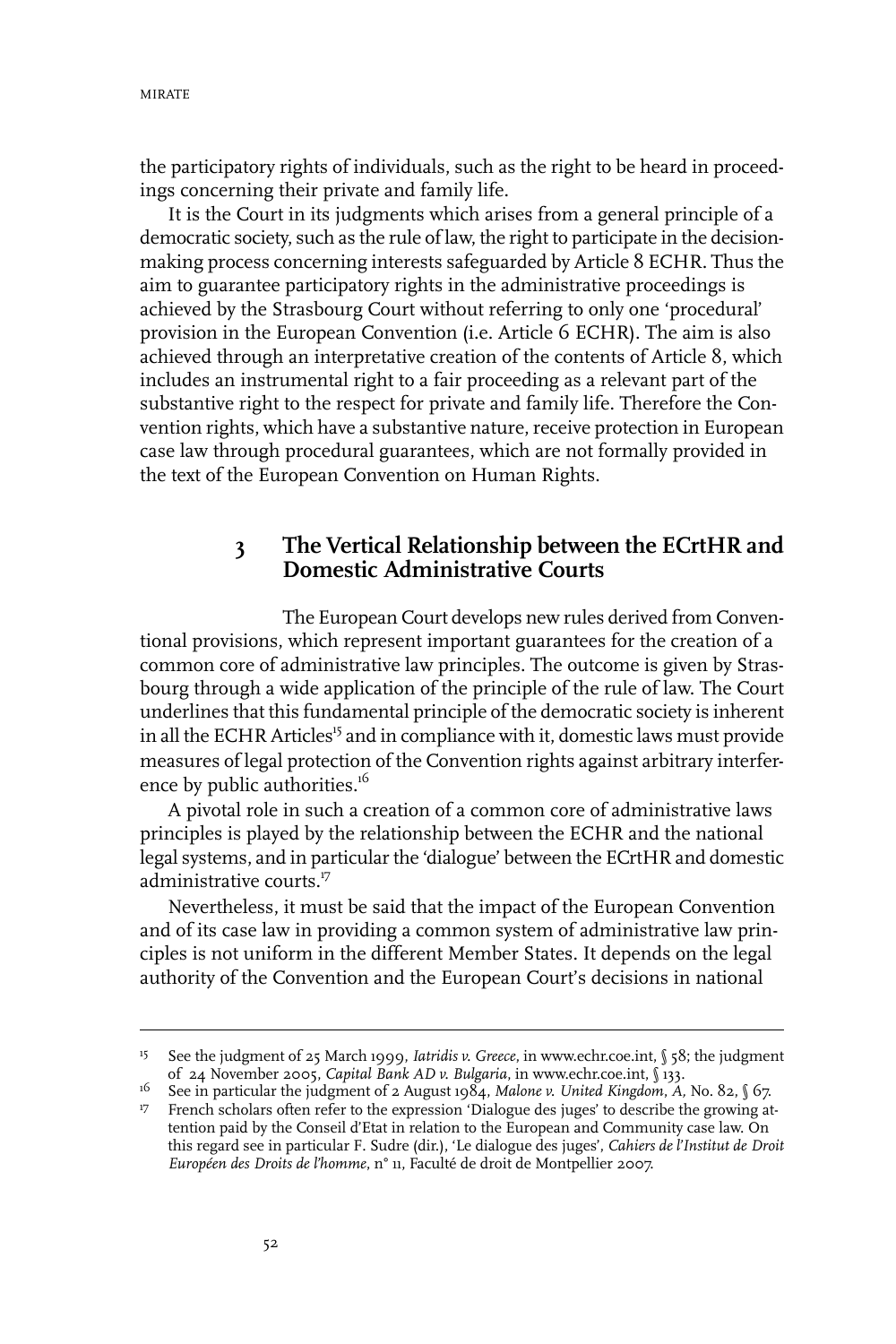law. As it has been noted, 'the place and the role of the European Convention on Human Rights and the European Court of Human Rights is different in different jurisdictions'.<sup>18</sup> How the national legal systems and the courts are influenced by the ECrtHR case law depends, to a large extent, on the place and the role that each domestic law gives the Convention.

Many times the Strasbourg Court has underlined that the Convention does not impose on Contracting States 'any given manner for ensuring within domestic law the effective implementation of any of its provisions'.<sup>19</sup>Contrary to European Union Law, the law of the Convention does not require a strictly uniform application throughout Europe. The ECHR remains a 'minimum standard' which allows for 'margin of appreciations' binding the national judge to have regard to the peculiar considerations of law and policy in the domestic legal order. 20

It must be considered furthermore that the relationship between the domestic courts and the ECrtHR is not as prompt and direct as the relationship between the domestic courts and the European Court of Justice. The judgments in Strasbourg have direct effect only between the parties, they do not imply any cassation effect, nor do they annul any laws, judgments or any other acts taken by Member State's authorities.<sup>21</sup> Moreover, in the Convention system there is not a mechanism such as the preliminary rulings provided by Article 35 EU Treaty for the jurisdiction of the Court of Justice, which represents an important

E. Örücü, *Whether Comparativism in Human Rights Cases?*, in: E. Örücü (Ed.), *Judicial Comparativism in Human Rights Cases*, London 2003, 229. 18

ECrtHR, 26 November 1991, *Observer and Guardian v. United Kingdom*, *A*, n. 216,§ 76; ECrtHR, 25 March 1983, *Silver and Others*, *A*, n. 61, § 113; ECrtHR, 6 February 1976, *Swedish Engine Drivers' Union*, *A*, n. 20, § 50. 19

J. Polakiewicz, 'The Status of the Convention in National Law', in: R. Blackburn & J. Polakiewicz, *Fundamental rights in Europe*, Oxford 2001, 52-53, who underlines also that even the right to an 20 effective remedy, provided by Article 13 ECHR, cannot be considered as a remedy whereby the laws of a Contracting State may be impugned before a national authority as being in themselves contrary to the Convention. 'Instead of imposing an obligation to give direct effect to the substantive provisions of the Convention, article 13 of the ECHR only guarantees the availability at the national level of an effective remedy to enforce the substance of the Convention rights and freedoms in whatever form they may happen to be secured'. See also the judgments of the ECrtHR *Ergi v. Turkey*, 28 July 1998, *Reports of Judgments and Decisions*, 1998,IV, 1781, § 96; 9 December 1994, *The Holy Monasteries v. Greece*, *A*, n. 301-A; *James and Others*, 21 February 1986, *A*, n. 98, § 84; *Lithgow and Others*, 8 July 1986, *A*, n. 102, § 205. About the doctrine of the Margin of Appreciation see P. van Dijk & G.J.H. van Hoof, *Theory and practice of the European Convention on Human Rights*, The Hague 1998, 82 e ss.; 'The doctrine of the Margin of Appreciation under the European Convention on Human Rights: Its Legitimacy in Theory and Application in Practice', *HRLJ* 1998, 1-36; R.St.J. Macdonald, 'The Margin of Appreciation in the Jurisprudence of the European Court of Human Rights, International Law at the time of its Codification', *Essays in honour of Judge Robert Ago*, Milano 1987, 187.

G. Ress, 'The Effects of Judgments and Decisions in Domestic Law', in: R. Macdonald, F. Matscher & H. Petzold, *European System for the protection of human rights*, already quoted, 802. 21 On the topic see recently G. Martinico & O. Pollicino (Eds), *The National Judicial Treatment of the ECHR and EU Laws. A Comparative Constitutional Perspective*, Groningen 2010.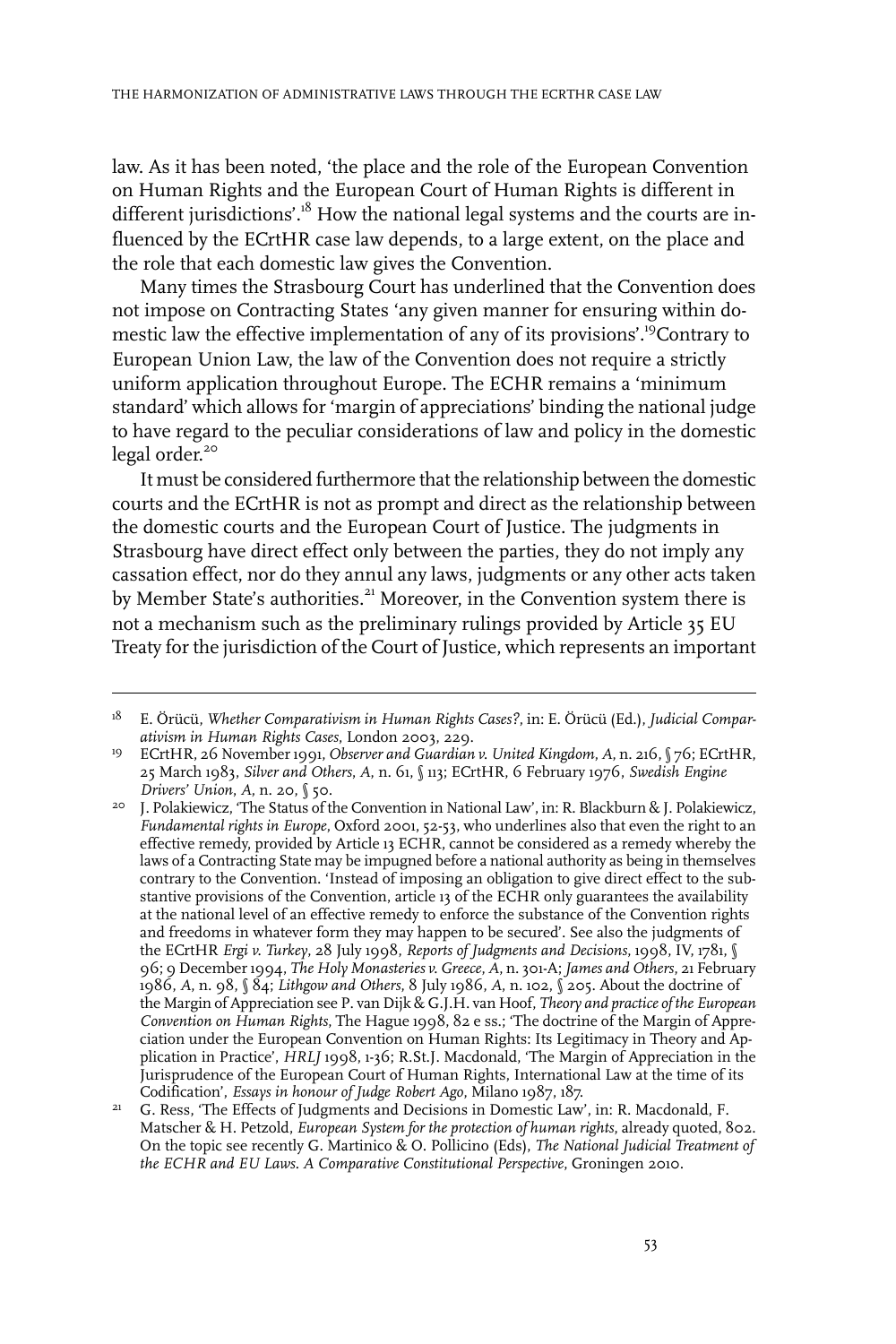link between national judges and the Luxembourg Court.The distinction existing between the ECHR and EU law has been well pointed out by Lord Hoffman in his Judicial Studies Board Annual Lecture:<sup>22</sup> 'The European institutions, including the Court of Justice in Luxembourg, were given a mandate to unify the laws of Europe. The Strasbourg court, on the other hand, has no mandate to unify the laws of Europe on the many subjects which may arguably touch upon human rights…The proposition that the Convention is a 'living instrument' is the banner under which the Strasbourg court has assumed power to legislate what they consider to be required by 'European public order'.

This is the reason for the growing attitude shown by the Strasbourg Court to concentrate its efforts on decisions of 'principle', decisions which create jurisprudence. The place of individual relief, while important and particularly so regarding the most serious violations, seems to have become secondary to the aim of raising the general standard of human rights protection and extending human rights jurisprudence throughout the community of Convention States.<sup>23</sup> In this way, the ECrtHR case law has indirect effects on domestic laws insofar as it is able to influence the national case law, and to create a common core of principles with reference to the implementation of the fundamental rights and freedoms enshrined in the Convention. It is possible only to refer to 'indirect effects' because the European Court case law has no real binding force towards the domestic courts. Nevertheless, it must be borne in mind that, according to the principle of subsidiarity, the ECHR system requires national judges to undertake the role of 'first guardians' in protecting fundamental rights, as enshrined in the Convention and as interpreted by the European Court. As a consequence, domestic courts have to give a consistent interpretation of internal laws in accordance with the ECrtHR case law. In default of binding effects, to what extent they undertake that role first of all depends on the place given the Convention in the national legal order and on the attention paid by the domestic law to this international source.

It is a judicial as well as a cultural matter. By way of example it is worth recalling a datum.

In 2007 the French Council of State handed down 102 decisions (judgments and advice) which referred to the ECHR as a legal source capable of forming the solution of the case.<sup>24</sup> This is a typical case of the effective cooperation of the French supreme administrative court as a principal actor in the already mentioned 'dialogue des juges', showing an existing and effectual relationship

Lord Hoffman, *Judicial Studies Board Annual Lecture*, London, 19 March 2009. <sup>22</sup>

<sup>&</sup>lt;sup>23</sup> L. Wildhaber, 'A constitutional future for the European Court of Human Rights?', *HRLJ* 2002, 163, who suggests that 'This would also be the best means of ensuring that the common minimum standards are maintained across Europe'.

<sup>&</sup>lt;sup>24</sup> See on this J. Andriantsimbazovina & L. Sermet, 'Jurisprudence administrative et Convention européenne des droits de l'homme', *RFDA* 2008, 743.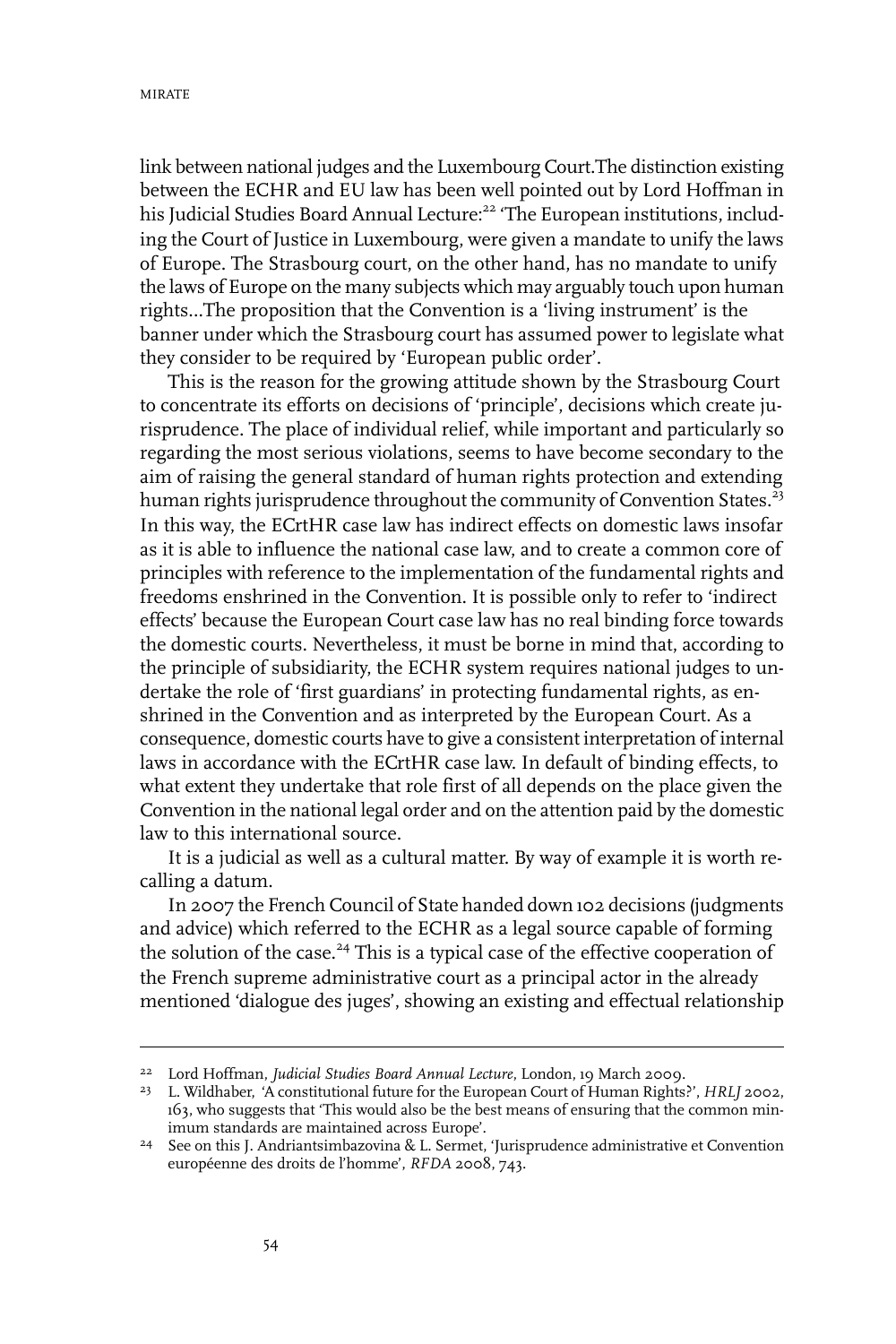between national courts and the international jurisdiction of the Court of Strasbourg. Such a 'dialogue' is one of the most important tools for the realisation of a common minimum standard of protection of human rights in Europe.<sup>25</sup>

In the same year, the Italian Council of State handed down just 39 decisions that, directly or indirectly, concerned the ECHR. Research, carried out using the search engine of the official web site of the Italian Council of State, $26$  shows that in the majority of its judgments, the Italian administrative supreme court referred to the Convention only in order to exclude the relevance of the Conventional provisions submitted by the complainants, without giving a well-reasoned opinion on the actual application of these provisions in the case.

This is interesting when considering the true role played by the ECHR in Italian administrative case law as an international legal source to which the courts habitually refer when giving judgments regarding the protection of fundamental rights. The lack of attention paid by the Italian Council of State to the ECHR provisions and to the Strasbourg case law came primarily from the 'ancient dilemma' which affected the status of the ECHR in the Italian legal sources system. The legal authority of an international treaty in the Italian system normally derives from the nature of the source through which the treaty itself has been ratified. Thus the European Convention, incorporated into the Italian system through an ordinary law (law No. 848 dated 4 August 1955), formally took the authority of an ordinary statute adopted by Parliament. In principle, the Convention's provisions could have been derogated by posterior conflicting legislation and it was not considered a supranational source which domestic courts considered in interpreting national law. With the two judgments dated 24 October 2007<sup>27</sup> the Italian Constitutional Court held that the provision of Article 117, par. 1, must be considered a constitutional rule granting superior legal authority to the European Convention, over and above ordinary domestic statute law. The judgments overruled the precedent solution. Nowadays a domestic law in contrast with the provisions of the Convention, as interpreted by the European Court, violates Article 117, par. 1, of the Italian Constitution and must be declared unconstitutional by the Constitutional Court.<sup>28</sup> The 'revolu-

<sup>26</sup> The official website of the Italian Council of State is www.giustizia-amministrativa.it.

<sup>&</sup>lt;sup>25</sup> See on this S. Mirate, 'The Role of the ECHR in the Italian Administrative Case Law. An Analysis after the two Judgments of the Constitutional Court No. 348 and No. 349 of 2007', *Italian Journal of Public Law* (www.ijpl.eu) 2010, 260-297.

<sup>&</sup>lt;sup>27</sup> See the judgments Italian Constitutional Court, 24 October 2007, n. 348 and n. 349, in www.cortecostituzionale.it. See for a comment S. Mirate, 'A new status for the European Convention on Human Rights in Italy. The Italian Constitutional Court and the new "Conventional review" on national laws', *European Public Law* 2009, 89-110.

 $2^8$  Under Italian law the Constitutional Court can pass judgment on the constitutionality of national laws,regional laws and government acts having the force of law (such as the 'law-decree', or 'decreto legge', and the 'legislative decree', or 'decreto legislativo'). The most common way to bring cases before the Constitutional Court is the 'ricorso in via incidentale' (interlocutory appeal). When a case is discussed in a Court, the parties or the judge can raise the question of the constitutionality of a law that must be applied in the case.If the judge decides the question is relevant to the case, he or she must refer the question to the Constitutional Court and at the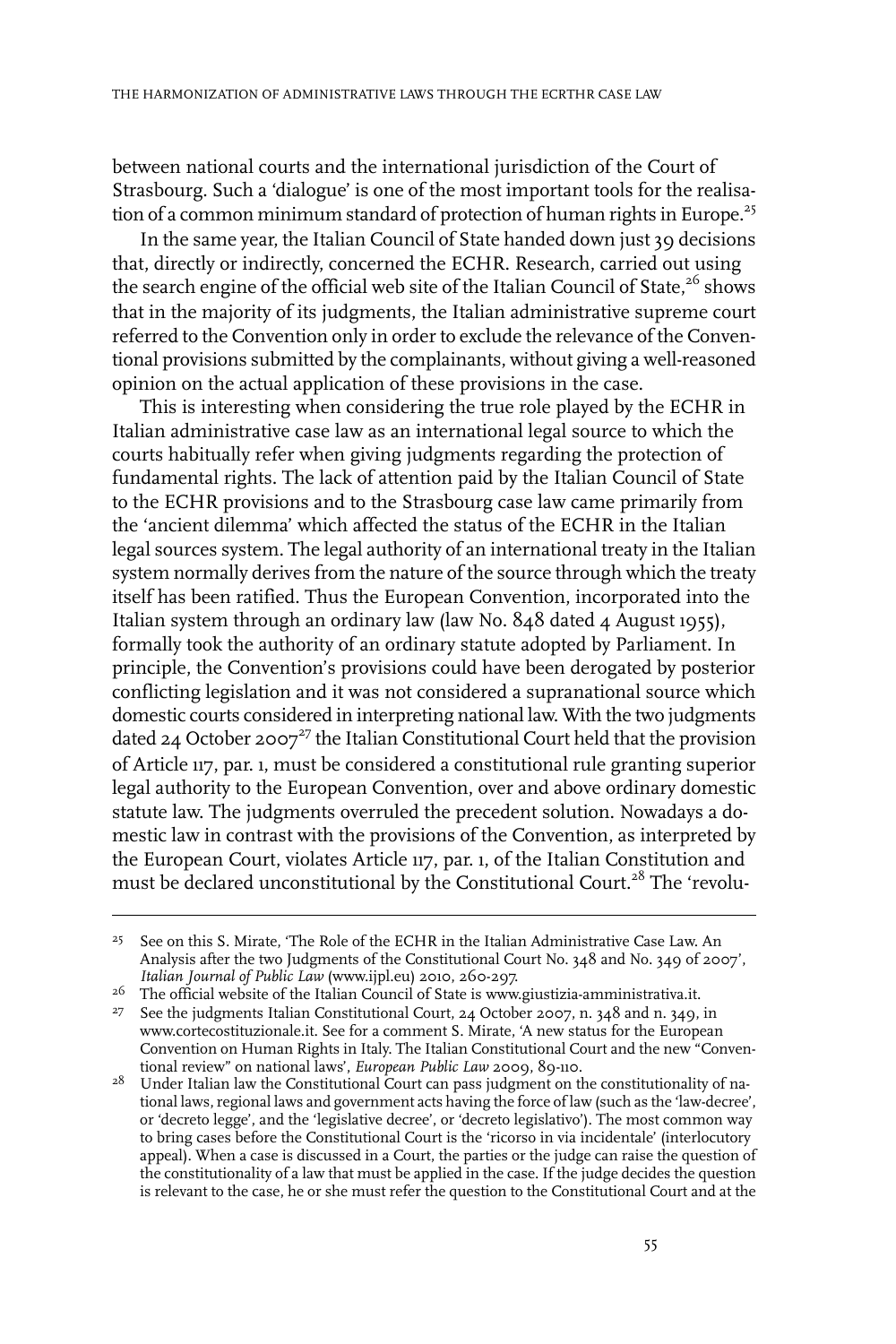tionary' decisions have the effect of according a new consideration to the ECHR and to European case law in Italian courts. In recent years, administrative courts, and first of all the Council of State, have progressively shown a new attitude: that of taking the Strasbourg case law into account when making their decisions interpreting the domestic law in the light of Convention guarantees.

## **4 The Horizontal Relationship between Administrative Courts and their Reference to ECrtHR Case Law**

There is a wider knowledge of the ECHR provisions and larger implementation of Convention rights in national law arising from the growing attention paid by domestic courts to ECrtHR case law. As a result, the ECHR is increasingly circulating in domestic courts; such a circulation has become not only 'vertical' (from the European Court to the courts of each Contracting State) but also 'horizontal'. The circulation in this case is given by the mutual exchange between national courts, which have started taking ECrtHR case law into account in their decision-making.

Such a mutual exchange can work in many different ways and in various directions, depending on different tendencies that, as previously mentioned, national judges could have when referring to the ECrtHR case law.

First of all, one must consider that the attention paid to the Strasbourg case law is also attention paid to the law of others countries. In its judgments, the European Court takes a decision about the potential violation of a Convention right by a Contracting State by first considering the national law frame. Also from a cultural point of view, reading the ECrtHR judgments is an opportunity for national judges to have a comparative view about legal systems of different countries.

On the other hand, it is worth recalling the use of the 'autonomous meanings' created by the European Court, in order to interpret the Convention in accordance with the present reality of the relationship between individuals and public powers.<sup>29</sup> In this way the Court develops new rules and new principles of law, which are not formally written in the text of the Convention. The meanings are 'autonomous' expressly because they are *ex novo* created by the

same time suspend the proceedings until the Court has decided the preliminary question. The Constitutional Court can reject or sustain the question.In the latter case, such as in the two judgment No. 348 and No. 349 dated 2007, the law is declared unconstitutional and can no longer be applied. See on this J.S. Lena & U. Mattei, *Introduction to Italian law*, The Hague: Kluwer 2002, 54.

<sup>&</sup>lt;sup>29</sup> About the 'autonomous meanings' created by the Court see the already quoted F. Sudre, 'Le recours aux "notions autonomes", in: F. Sudre (dir.), *L'interpretation dela Convention européenne des droits de l'homme*, 93.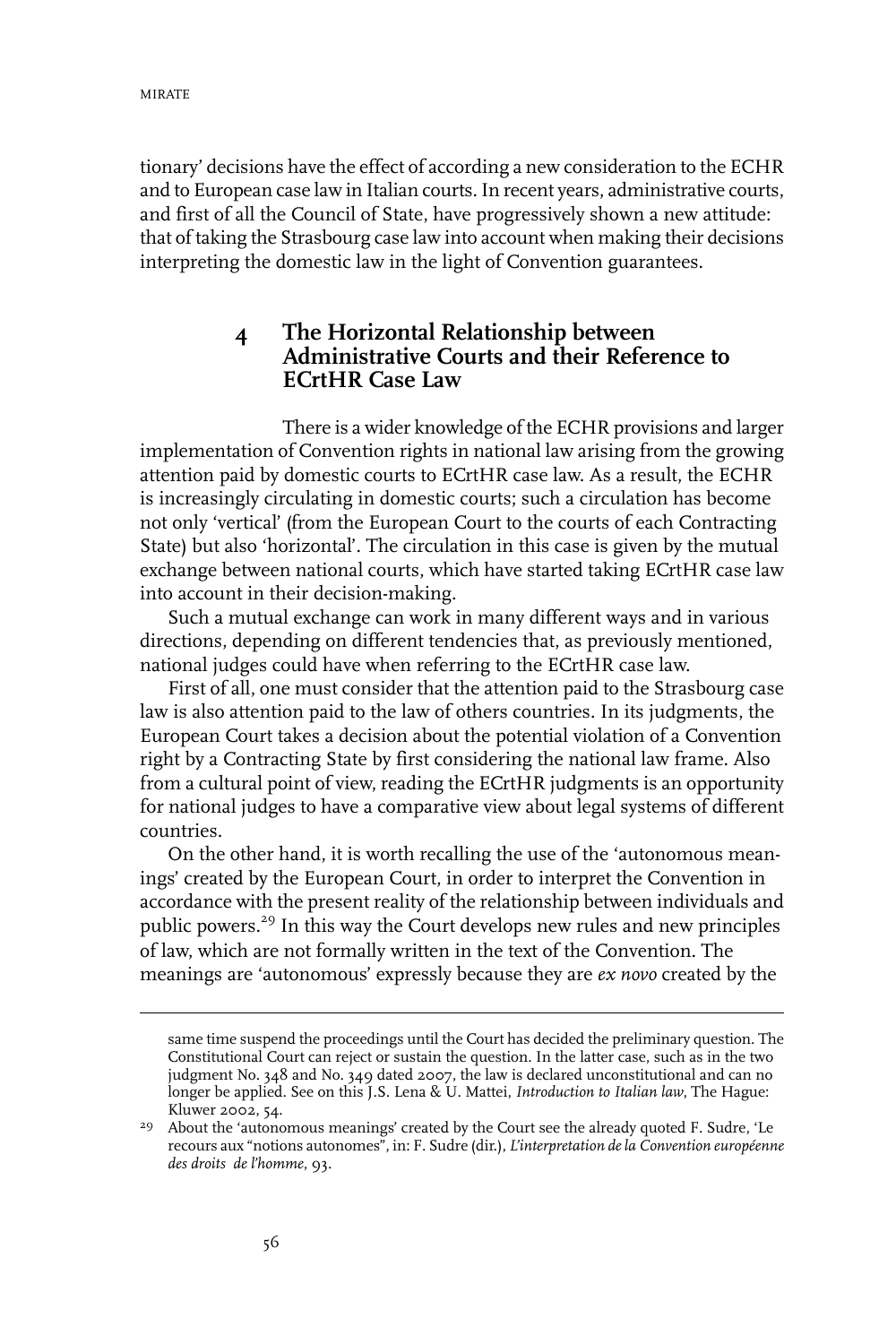Court. They are not derived from any particular domestic rule or national law; they are interpreted and then applied generally towards all the different legal systems of the Contracting States. Many such examples could be found in the administrative law field, thinking for instance of the wide application of the principle of fair trial (originally provided by the ECHR only with reference to 'civil rights and obligations' and to 'criminal charges') or the implementation of new fundamental principles, such as the principle of proportionality in the administrative decision-making process<sup>30</sup>. Autonomous meanings and the linked creation of general principles are the main instruments through which ECrtHR case law can contribute to the horizontal approach in the harmonization of administrative law in Europe. The European Convention, as interpreted by the Court of Strasbourg, thus becomes a tool for the creation of a 'common language' for protecting human rights in Europe. An interesting example is the due process clause in the administrative proceedings. Even if not expressly mentioned in the text of the Convention, the clause, thanks to the creative interpretation of the European Court, plays a role as a general principle, through which participatory rights are safeguarded as an important element of the substantive fundamental rights enshrined in the Convention.

Reference has already been made to the interpretation of Article 8 (right to respect for family and private life) by the Strasbourg Court. According to its case law, consultations, debates, information and participation of citizens in the decision-making process are, in both the 'adjudication' and 'rule-making' proceedings, crucial factors in striking a fair balance between individual rights with respect to private and family life and the common interests undertaken by the public authorities of the Contracting States, according to the doctrine of margin of appreciation. The above-mentioned judgments of the European Court are relevant in so far as they consider the participation of citizens in administrative proceeding as a key element in the protection of the fundamental rights enshrined in the ECRH<sup>31</sup>. Participative democracy becomes a condition in implementing the principle of the rule of law and in guaranteeing the lawfulness of administrative action. In the national background, therefore, a reference to Strasbourg case law about the protection of participatory rights could represent a useful occasion to improve this important guarantee, which contributes to

<sup>&</sup>lt;sup>30</sup> According to the principle of proportionality, an administrative decision is proportionate only if it meets an important goal in the public interest, and in doing so violates the individual right as little as possible. The ECrtHR derived the principle, which is also known and well developed in EU law by the European Court of Justice, from Article 6 ECHR in the famous judgment 27 September 1999, *Smith and Grady v. United Kingdom, Reports of Judgments and Decisions*, 1999, VI, or in www.echr.coe.int. See on the topic J. Rivers, 'Proportionality and Variable Intensity of Review', *Cambridge Law Journal* 2006,174-207;I. Leigh, 'Taking Rights proportionately: Judicial Review, the Human Rights Act and Strasbourg', *Public Law* 2002, 583.

See the already mentioned judgments: 20 March 2007, *Tysiac v. Poland*, in www.echr.coe.int.; 1st December 2008, *X v. Croatia*; 7 April 2009, *Brânduse v. Romania*; 8 July 2003, *Hatton and others v. United Kingdom*, in www.echr.coe.int. 31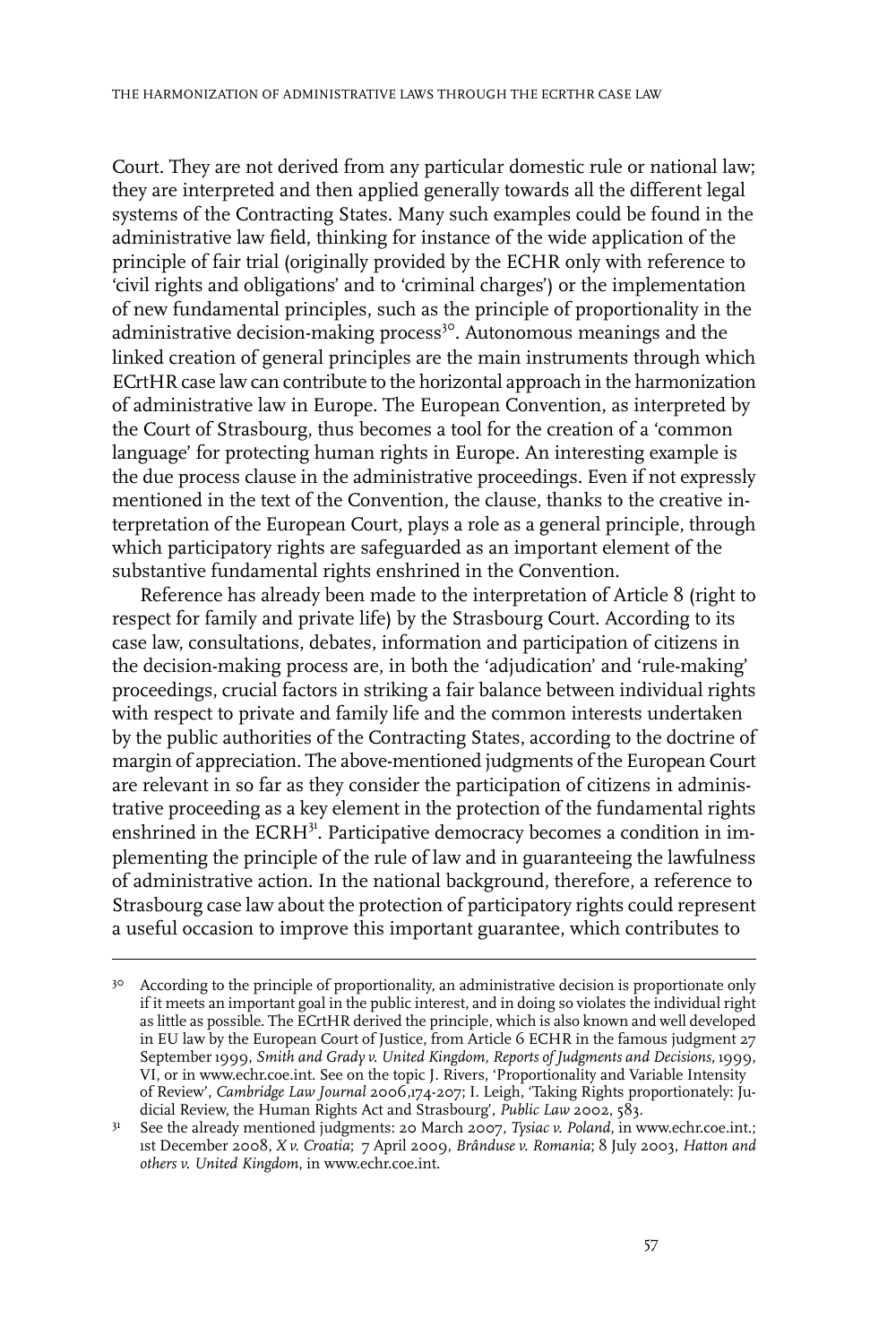realizing a deeper democratic relationship between citizens and public authority. Improving such a guarantee is, first of all, a legislative matter. Nevertheless, the administrative courts, already involved in a new approach to the ECHR, could also cooperate in this direction by taking into account the solutions adopted by the European Court.

Another example in the harmonization of administrative law principles through the creative interpretation by the Strasbourg court could be found in the implementation of the principle of reasonableness of the duration of administrative proceedings. The principle is interpreted by the Court not only with reference to Article 6 ECHR $32$  (extending the provision originally written in the text of the Convention only in regard to the reasonable length of the judicial proceedings), but also with reference to other Convention articles providing substantive (and not procedural) guarantees for the protected rights. For instance, the excessive length of expropriation proceedings is considered by the European Court as an infringement of the right to the private property safeguarded by Article 1 Protocol No. 1 ECHR.<sup>33</sup> In another case, where the public administration was twenty-eight months late in granting a marriage certificate, the Court found a violation of Article 8 ECHR providing the right to the respect for family and private life.<sup>34</sup>

The procedural aspect of the respect for a reasonable time in administrative proceedings is considered in that case law as the condition for the protection of substantive fundamental rights enshrined by the Convention. The European Court refers to an obligation of 'due diligence' by the public authority, which is a pivotal expression of the more general principle of good administration.

The potential impact of these European judgments on domestic administrative case law has been underlined by some French scholars, who expressly suggest that their administrative judges follow the wide Strasbourg interpretation of the concept of 'bonne gouvernance de l'administration'.<sup>35</sup>

> 4.1 The Horizontal Relationship between Administrative Courts and the Reference to 'Other' National Case Law Referring to the ECHR

As we have already seen, the horizontal relationship between administrative courts can deal with a circulation of the rules and principles

See, for example, 15 September 2009, *Moskal v. Poland*, in www.echr.coe.int. <sup>32</sup>

See the judgments *Di Belmonte v. Italy*, 16 March 2010; *Plalam sp.a. v. Italy*, 18 March 2010, 33 both in www.echr.coe.int.

ECrtHR, *Dadouch v Malta*, 20 July 2010, in www.echr.coe.int. <sup>34</sup>

<sup>35</sup> See in particular P. Waschsmann, 'Les normes régissant le comportement de l'administration selon la jurisprudence de la Cour européenne des droits de l'homme', *AJDA* 2010, 2138.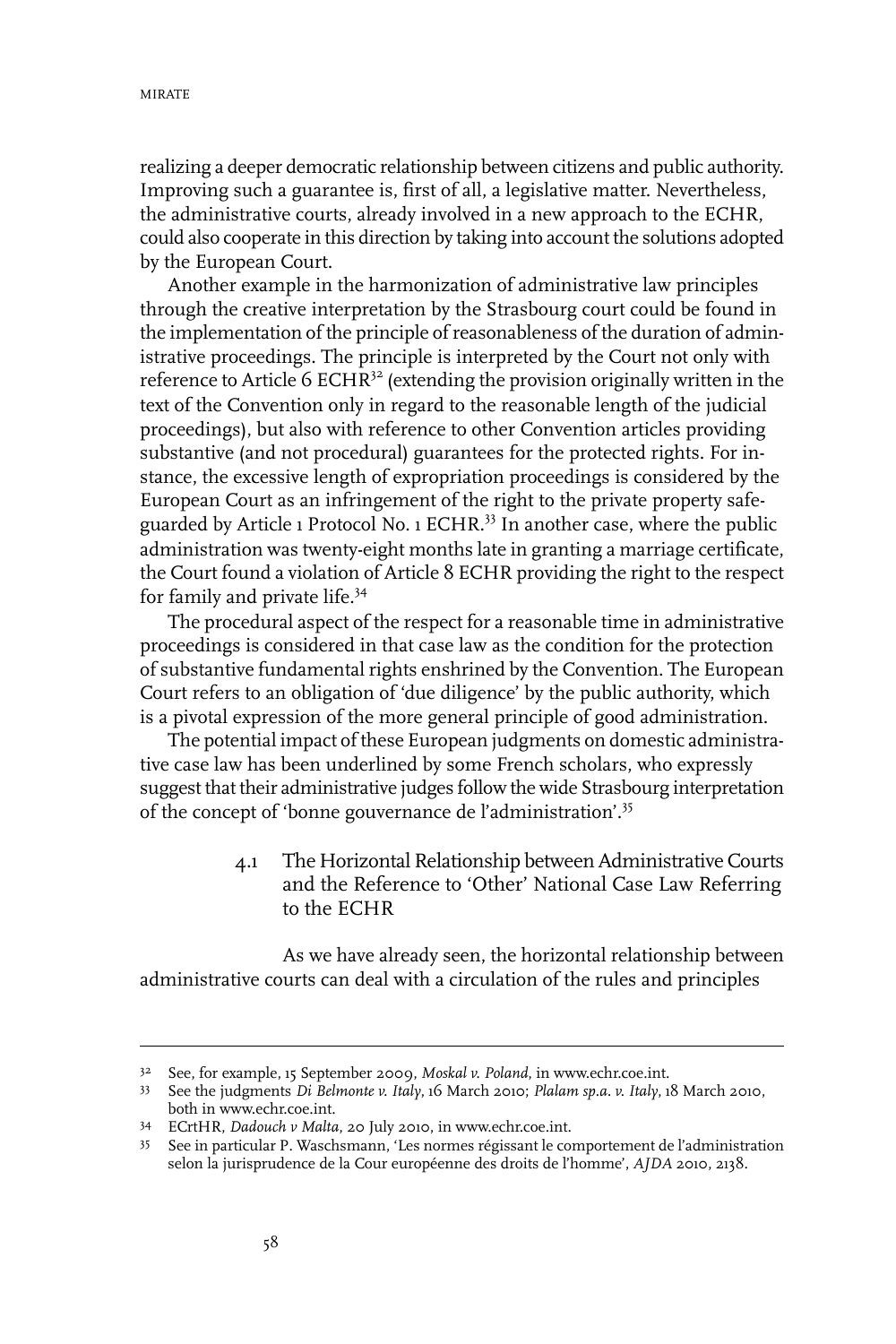developed in Strasbourg as a common standard for the protection of fundamental rights towards public authorities.

Nevertheless, a further development of the horizontal relationship regarding the ECHR is apparent, although it is more unusual.That is the way in which national courts are starting to refer both to the European Court's case law and also to the case law of other national administrative courts which implement the principles developed in Strasbourg.

An example worth mentioning is the case decided by the French Council of State in 2008, *Conseil national des barreaux et autres*. <sup>36</sup> The case dealt with the obligation on lawyers to inform the competent authorities of any fact which could be an indication of money laundering and involved the respect by national authorities of the EU Directive 91/308/EEC about the prevention of the use of the financial system for the purpose of money laundering. The applicants alleged a violation of professional secrecy and of the independence of lawyers, referring to a breach of Article 6 (right to a fair trial) and Article 8 (right to the respect for the private life) ECHR and asked to annul the administrative decisions implementing the national law which transposed the EU Directive. There was, therefore, an issue of the compatibility of the EU law, as transposed by the domestic legislation, with respect to Convention rights. The Council of State decided not to refer a question for a preliminary ruling before the European Court of Justice, for the following reasons: with reference to Article 6 ECHR there had already been another decision taken by the EU Court in 2007 in a reference for a preliminary ruling from the Constitutional Court of Belgium about the same topic and about the same contrast with the right to a fair trial safeguarded by Article 6 ECHR,<sup>37</sup> with reference to Article 8 ECHR, the French Council of State held that the same issue was already settled by the Belgian Constitutional Court in the decision subsequent to the preliminary ruling judgment of the EU Court. This illustrates a settlement which directly involves the mutual exchange between national courts in interpreting and applying Convention rights inside the European Union. From the above case, one may infer that:

- there is a 'dialogue' between the national courts in the EU referring to the interpretation and implementation of Convention rights. The 'dialogue' is the opportunity for creating a system to protect fundamental rights in Europe, where the main actors are the EU Court, the European Convention Court and the national judges (constitutional as well as common courts);
- the cooperation for the protection of fundamental rights in Europe can be not only the result of a vertical harmonization (top-down and bottom-up effect) between the supranational courts (the EU Court of Justice and the

Council of State, 10 April 2008, *Conseil national des barreaux et autres*, in www.legifrance.fr. 36

EU Court of Justice, 26 June 2007, C-305/05, *Ordre des barreaux francophones and germanophone* 37 *and Others*, in www.curia.europa.eu.